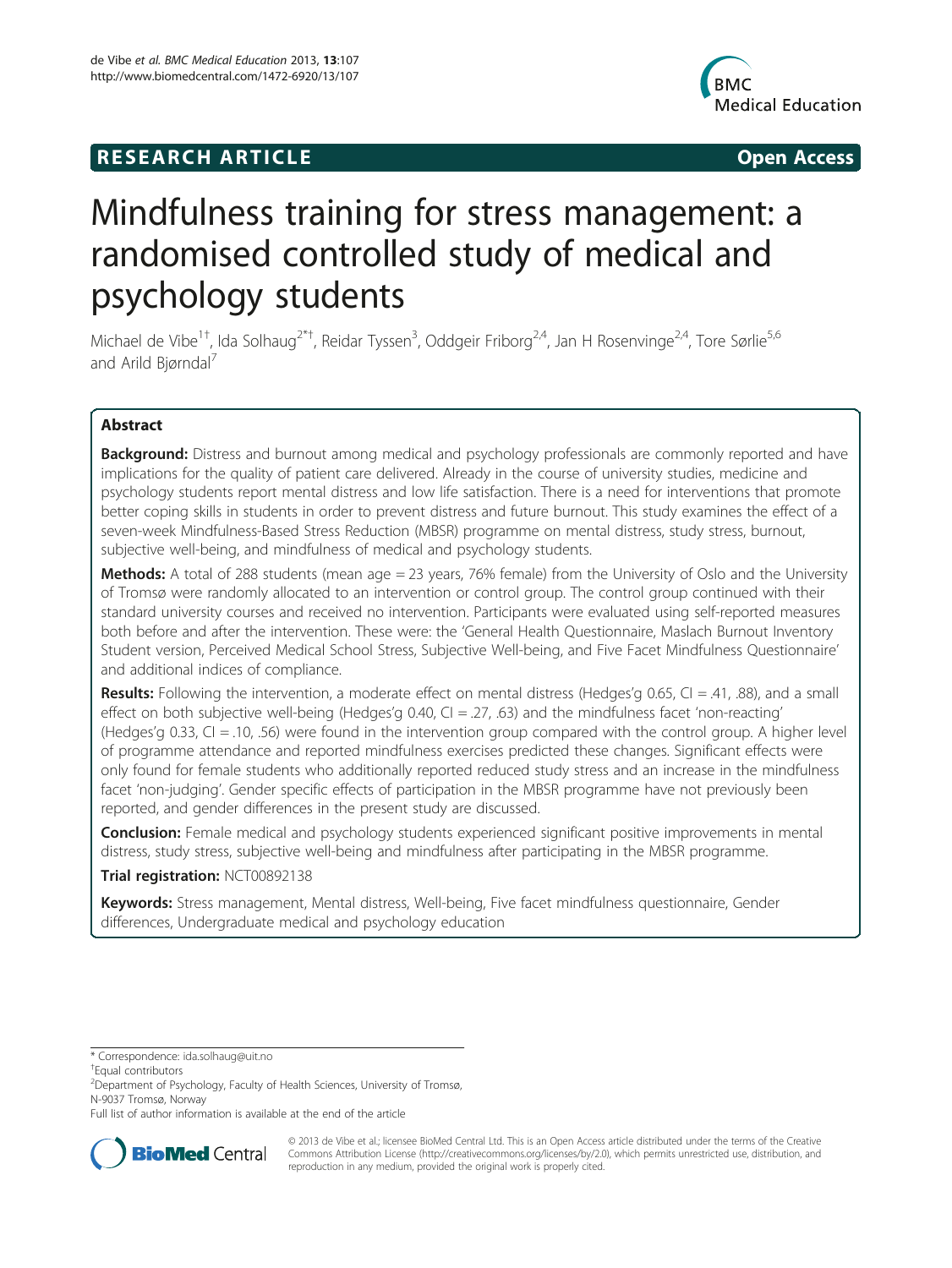#### Background

Distress among medical and psychology professionals is associated with poorer patient care [\[1\]](#page-9-0), a higher risk of future medical errors [\[2\]](#page-9-0), as well as depression, anxiety and reduced life satisfaction [\[3-5\]](#page-9-0). Whether such problems can be prevented through stress-reducing interventions for psychology and medical students has not yet been fully investigated, and there are noticeably few studies involving psychology students within this area of research. In Norway, admission criteria to both the medicine and psychology professional study are very high. Medical and psychology students are typically resourceful high achievers who are able to cope with the challenges of professional study yet they also commonly report mental distress and low levels of life satisfaction [\[6-8\]](#page-9-0). A review of the distress experienced by medical students has emphasised the need for studies that contribute to a better understanding of how to promote well-being [\[9\]](#page-9-0). A failure to promote well-being may lower academic performance [\[10,11](#page-9-0)]. Other studies have addressed the need to prevent future potential stress and burnout through the teaching of better coping skills to students [\[8,12,13\]](#page-9-0). There is currently a shortage of welldesigned and effective intervention studies to address such challenges.

Mindfulness-Based Stress Reduction (MBSR) has been used increasingly over the last 30 years to help people cope with physical and mental distress. By cultivating an open, accepting attitude within the present moment towards internal and external experiences, MBSR training has been shown to reduce mental distress and promote well-being in both clinical and non-clinical populations [[14](#page-9-0)]. Previous studies of mindfulness training given to medical students in the United States of America (USA) and Australia have reported beneficial outcomes [[15](#page-9-0)-[18](#page-9-0)]. Few studies of mindfulness training have been undertaken on psychology students [\[19,20](#page-9-0)]. Although these studies have indicated similar beneficial results they have suffered from both poor statistical strength and inadequate randomisation and this has limited the validity of their conclusions. To date, there has also been a lack of studies comparing the effects of mindfulness-based interventions on medical and psychology students as well as multi-site studies which could facilitate the generalisation of results.

Many studies have indicated that women report higher levels of distress and lower levels of subjective well-being than men [\[21](#page-9-0)-[23](#page-9-0)] but the field is still characterised by a lack of attention to gender-specific effects. A meta-analysis of 31 randomised controlled MBSR trials identified only two studies that had analysed gender as a moderator variable and neither of these reported gender-specific effects [[14](#page-9-0)].

There is a growing body of research indicating that MBSR programmes lead to increased levels of participant self-reported mindfulness [\[14\]](#page-9-0) but such findings have not yet been confirmed in a randomised controlled study of students. In studies of the effects of MBSR programmes, moderator variables such as course attendance and mindfulness practice have also been examined in several studies but the results have been mixed [\[14](#page-9-0)]. This may be due to variations in the power of such studies to detect effects [[24](#page-9-0)].

Our study aimed to evaluate the effects of a sevenweek MBSR programme in a student sample from two Norwegian universities. The study had three main aims: first, to test the hypothesis that the MBSR programme would enhance mental health among medical and psychology students as measured by multiple dimensions of psychological health and well-being. Second, we aimed to test whether the intervention effects were influenced by gender, the university courses (psychology or medicine), the university locations, course instructors, intervention participation and self-reported mindfulness practice. Finally, we aimed to assess our expectation that the MBSR intervention would increase facets of mindfulness.

## **Methods**

#### Participants and recruitment

In 2009 and 2010, medical and psychology students in their second or third term at the University of Oslo and the University of Tromsø respectively, were invited to participate in the study. Information was provided during classes by the study project managers followed by an email inviting people to visit a website for more information and the opportunity to sign up for the study. Informed consent was obtained electronically after which the participants completed an online questionnaire (T1). Because the programme purpose was health promotion and stress management rather than psychotherapy, no exclusion criteria were used and the students were not screened for mental illness. The sample size was calculated based on an expected reduction in mental distress and perceived medical school stress of 20% in the intervention group, and on longitudinal studies of how stress and mental health problems increase during university programmes among Norwegian medical students [\[25,26](#page-9-0)]. 60–100 participants per study group were needed for the power calculation (alpha level .05, 80% power) to test whether the intervention could prevent such increases. The study protocol is available at www.clinicaltrials.gov [\[27\]](#page-9-0), where further details on sample calculation can be found.

#### Procedures

After the participants completed the T1 questionnaire, a computer program (a Java-based random number generator) was used to randomly assign students either to the intervention group or to the control group. The randomisation was performed separately for each class of students without stratification by gender. An email message sent two weeks prior to the intervention informed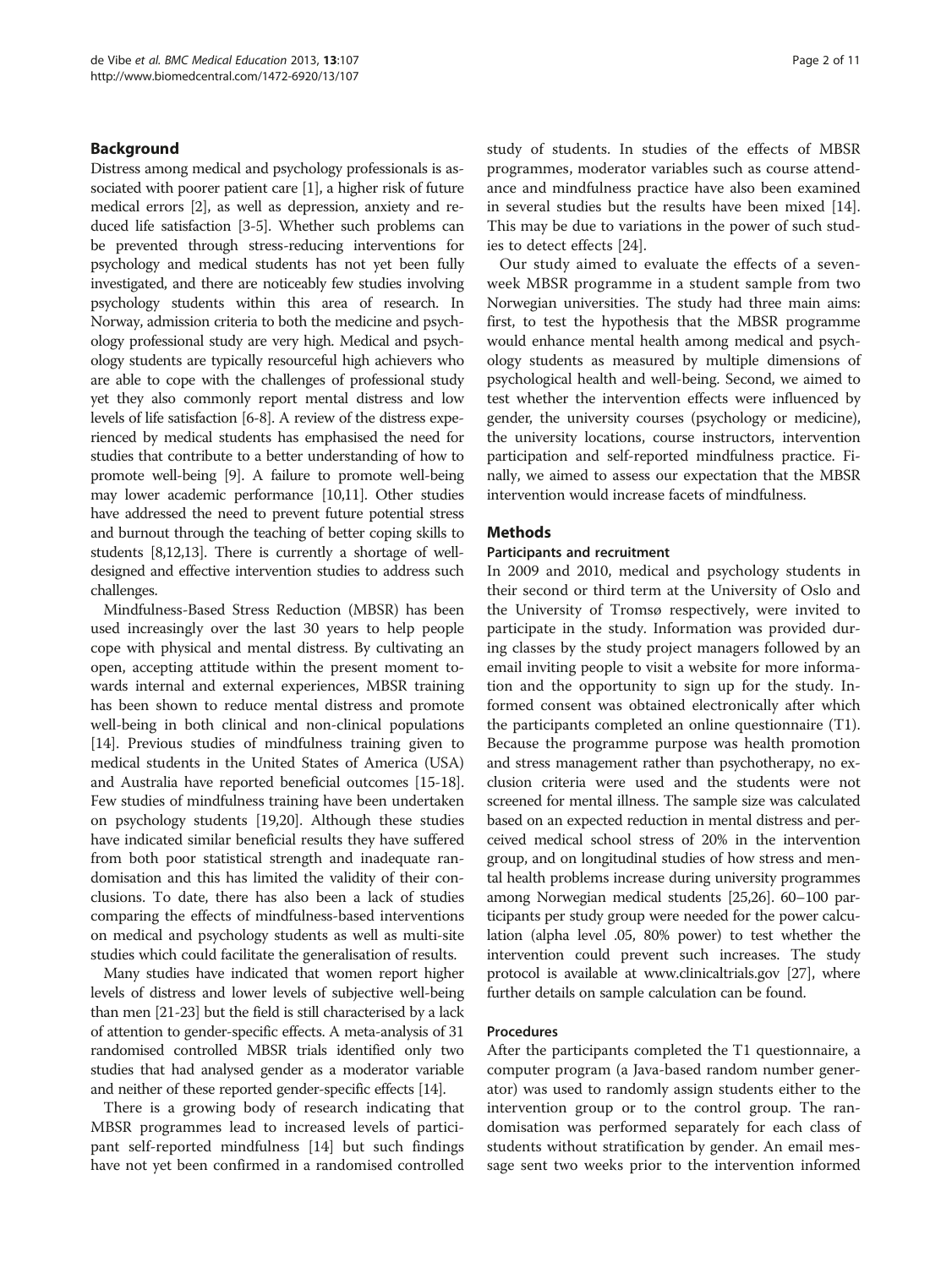the study participants of their group allocation. Within the two weeks after the intervention, participants were asked to complete a second questionnaire (T2) and they received up to three email reminders to prompt them to do so. The head technician at the Norwegian Knowledge Centre for the Health Services assigned each participant an identity (ID) number which was then assigned to their online questionnaires to ensure that the data remained anonymous. Only the head technician had access to data that showed the link between the student identities and the ID numbers, and he was not involved in the study in any other way.

To compensate study participants for using approximately 40 minutes to complete the T1 and T2 questionnaires each time and to reduce potential drop-out rates, those students who took part in the study received a book voucher after they had completed the T2 questionnaire. The study was approved by the Regional Committee for Medical and Health Research Ethics in Norway, and by the Norwegian Data Inspectorate.

#### Description of the intervention

The MBSR programme – based on the programme developed by Kabat-Zinn [[28](#page-9-0)] – was conducted independently of the students' study curricula and lasted seven weeks. The original programme consisted of eight weekly sessions of 2.5 hours each, a 7-hour session that took place between week six and seven and 45 minutes of formal mindfulness practice at home. However, information obtained from the focus group interviews with students prior to the study led to the programme being reduced to six weekly sessions of 1.5 hours each, a 6-hour session in week seven, and 30 minutes of daily home mindfulness practice. Apart from these changes, the intervention was equivalent to the original MBSR programme.

The MBSR programme used in this study consisted of: 1) physical and mental exercises to increase participant mindfulness of experiences in the present moment, 2) didactic teaching on mindfulness, stress, stress management and mindful communication, using a course manual and CDs for home practice, and 3) a group process to facilitate reflections on practising mindfulness both at home and during classes. The instructors focused on creating an open, curious, non-judgemental and accepting attitude towards all participant experiences. The course manual used in this study is available on request.

## Instructor qualifications and compliance with the MBSR manual

The instructors (three men and three women) were trained in conducting MBSR courses and had practiced mindfulness for many years. Both project managers received their instructor training provided by the Center for Mindfulness in Massachussets, USA, and were in agreement regarding the content and format of the MBSR course manual. When running the first course they also consulted each other after every class to ensure programme fidelity.

#### Measures

In addition to the information gathered about participant age, gender, marital status (coded as 'single' or 'living with partner') and how many children they had (coded as 'none' or 'having children'), outcome measures were chosen that would capture the possible intervention effects on different aspects of psychological health, including mental distress, study stress, student burnout, subjective well-being, and mindfulness. We also measured student compliance as indicated by course attendance and self-reported home practice.

Mental distress was measured using the 12-item General Health Questionnaire (GHQ12) [[29](#page-9-0)]. This consisted of questions related to participant mental distress experience in the last two weeks and used four evaluation response categories: 'more than usual' (0), 'same as usual' (1), 'less than usual' (2), and 'much less than usual' (3). The total possible score ranged from 0 (no distress) to 36. The Cronbach's alpha value for our sample was .90. The GHQ12 response categories were further dichotomised, with '0'-'1' evaluations scored as '0' while '2'-'3' evaluations were scored as '1'. A cut-off score of '≥4' indicated a clinically significant level of mental distress [\[23](#page-9-0)].

Student burnout was measured using a version of the 15-item Maslach Burnout Inventory (MBI) tailored to measure three dimensions of student burnout, namely: emotional exhaustion (5 items), cynicism (4 items), and study efficacy (6 items) [\[30](#page-9-0)]. The items had seven response categories ranging from 'never' (0) to 'always' (6). A summed score was calculated based on a reversal of the efficacy items and evaluated on a scale ranging from 0 (indicating 'no burnout') to 90. The MBI inventory is cross-culturally valid, has good psychometric properties [[30\]](#page-9-0), and has been tested on pre-clinical and clinical medical students [[31\]](#page-9-0). In our sample, the Cronbach's alpha value for the sum scale was .90.

Study stress was measured using the 13-item Perceived Medical School Stress (PMSS) scale [\[32\]](#page-9-0), with one item adapted for cultural reasons [\[33](#page-9-0)]. The PMSS assessment has been shown to have adequate predictive validity for mental health problems in medical professionals four years after graduation [\[34\]](#page-9-0). In our study, the PMSS was adapted by removing the word 'medical' in all instances of the term 'medical study'. The 13 items had five response categories which ranged from 'strongly disagree' (0) to 'strongly agree' (4), and the total sum score ranged from 0 (indicating 'no stress') to 52. The Cronbach's alpha value for our sample was .79.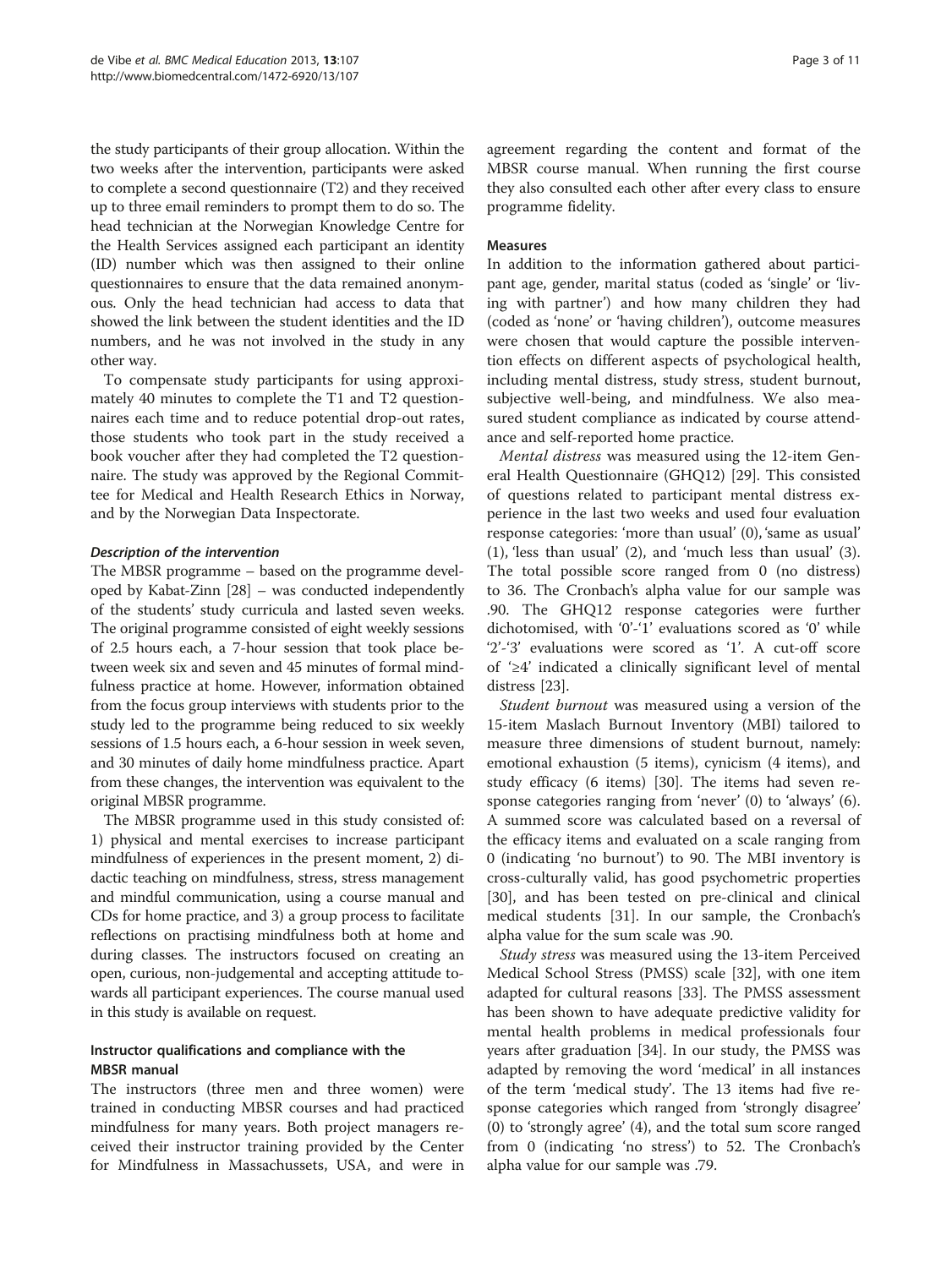Subjective well-being (SWB) was measured using a 4 item version of the SWB scale [[35\]](#page-9-0). Previous use of this scale has indicated that is has good psychometric properties and correlates strongly and positively with the Satisfaction With Life Scale [[36\]](#page-9-0). In accordance with generally accepted dimensions of well-being scales [\[36](#page-9-0)], the SWB construct consists of a cognitive element (life satisfaction), a positive affect element (happy and strong) and a negative affect element (unhappy and tired). The number of the response categories varied and therefore all items were transformed to a scale ranging from 0–10, using the algorithm:  $X = (Y-1) \times 10/(Z-1)$ , where X is the new score, Y the original score, and Z the number of response categories. Higher scores reflect increased subjective well-being. The Cronbach's alpha value for our sample was .81.

Mindfulness was measured using the Five Facet Mindfulness Questionnaire (FFMQ; 39 items). This questionnaire has been shown to have good psychometric properties [[37](#page-9-0)] and was used in our study to measure five facets of mindfulness. The Norwegian version of the questionnaire was translated using a standard forward-backward process at the University of Bergen and has also been used in a recent Norwegian MBSR study [\[38\]](#page-9-0). The first four facets consisted of eight items each, while the fifth had seven items. Each item had five response categories which ranged from 'never or very seldom true' (1) to 'very often or always true' (5). In our sample, the five facets (and corresponding Cronbach's alpha values) were: the ability to a) observe (.78), b) describe (.89), c) act with awareness (.88) together with the ability to be fully present with an attitude of d) non-judgement (.92), and e) non-reactivity (.73) towards what occurs. Suboptimal properties of the non-reactivity facet in a student sample have also been found in previous research [\[37](#page-9-0)]. In student populations the FFMQ is positively correlated with meditation experience, openness to experience, emotional intelligence and self-compassion. It is also strongly negatively correlated with psychological symptoms, neuroticism, thought suppression and difficulties in emotional regulation [\[37\]](#page-9-0). Higher scores indicate increased mindfulness.

Student compliance measured attendance and selfreported home-based mindfulness practice. Attendance was measured by the number of classes attended (0-7). Mindfulness practice was assessed using four questions: a) 'How often have you practised mindfulness exercises (body-scan, relaxation, yoga, gi gong, tai chi or meditation) in the last four weeks?' (the six response categories ranged from 'never' (0) to 'daily' (5)); b) 'When you practise, how long do you normally practise?' (six response categories which ranged from 0 minutes  $(0)$  to  $>45$  minutes (5)); c) 'How often have you practised mindful breathing in the last four weeks?' (six response categories which ranged from 'never' (0) to 'daily' (5)), and d)

'How often have you practised being mindful in everyday situations in the last four weeks?' (six response categories which ranged from 'never' (0) to 'daily' (5)). Mindfulness practice was measured as a summed score (ranging from 0 to 20).

## Statistical analyses

The success of the randomisation procedure was evaluated by analysing T1 mean score differences between the intervention and control groups using independent sample t-tests and chi-square test for categorical variables. Completer and dropout comparisons were also examined using the same tests. The online questionnaire was constructed in a way that ensured that all items on each page had to be completed before respondents were able to progress to the next page. Instances of missing data were caused by discontinuation of the questionnaire (one student) or a loss of respondents to follow-up (eleven students). Data were missing from the responses of five students in the intervention group and seven in the control group respectively. The last-observation-carried-forward method of imputation was chosen as this is a conservative method used in instances in which there is an equal drop-out rate in the intervention and the control group [\[39\]](#page-9-0). Intention-to-treat analyses and per protocol analyses yielded very similar results and we have therefore presented only the former.

Multivariate analyses of covariance (MANCOVA) were applied to the multiple dependent variables measured at T2 (i.e. mental distress, student burnout, study stress, and subjective well-being). Analyses of covariance (ANCOVAs) were then applied. T1 measures were included as covariates because the correlation coefficients between the measurements at T1 and T2 were substantial. The use of covariate control increased the statistical strength of the results by reducing unexplained or error variance. This same approach was used to examine the effect of the intervention on the five facets measuring mindfulness. As gender had not been accounted for by stratified randomisation, this was included as a factor in the MANCOVA analysis in order to estimate its effect on the intervention. Alphalevels were adjusted for multiple testing by applying a Bonferroni correction.

A linear regression analysis was used to test the relationship between MBSR attendance and mindfulness practice and the outcome variables. Multilevel mixed linear regression analyses were conducted to investigate whether MBSR effects depended on the student class (five medicine and five psychology classes as random factors) or the university locations (Oslo and Tromsø as fixed factors). The study instructors varied by university location and these factors therefore coincided. Mediation analyses will be conducted following collection of two-year follow-up data.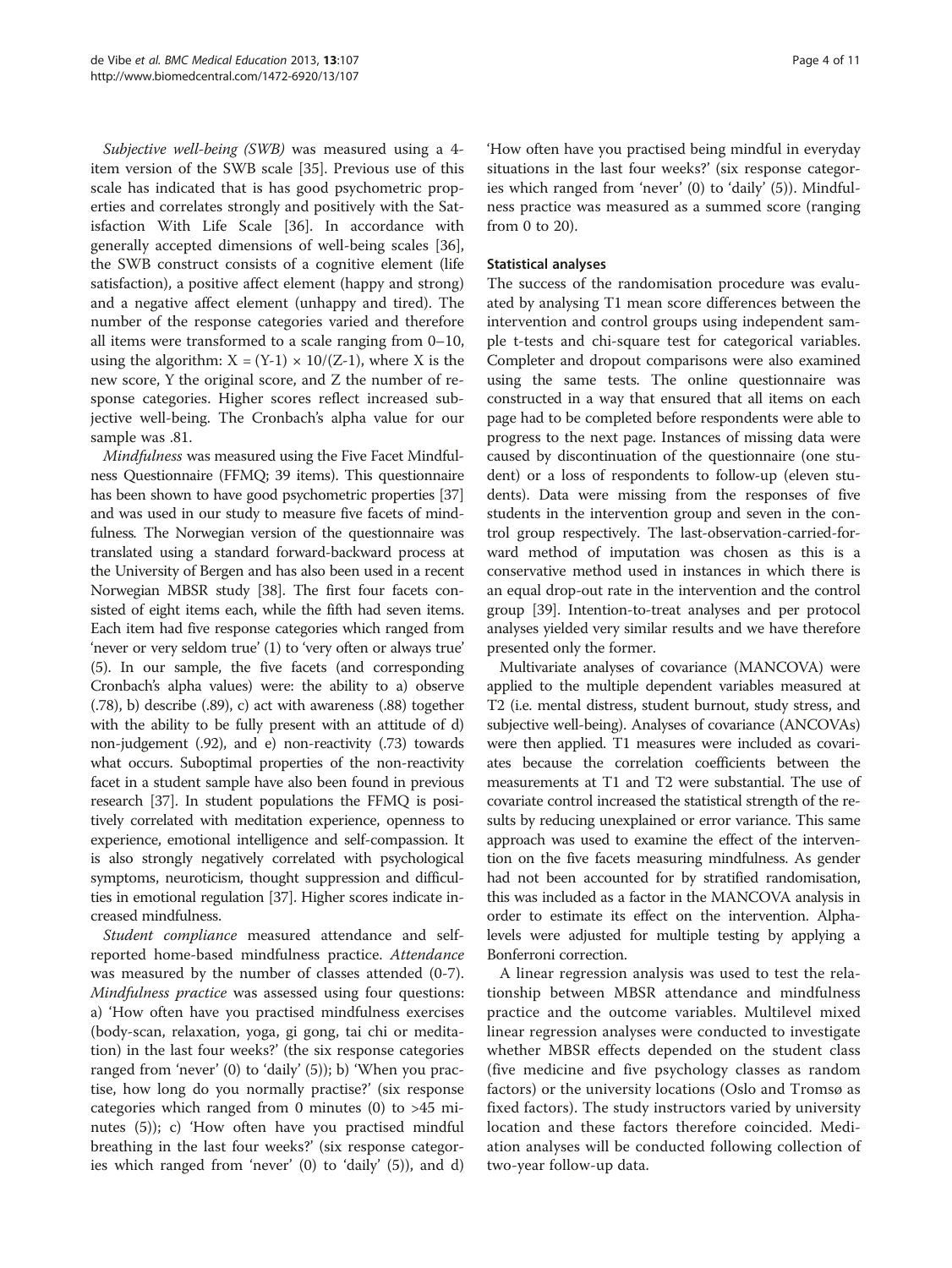<span id="page-4-0"></span>Hedges'  $g$  was used to calculate the size of the treatment effect by estimating the standardised mean difference in test scores between the intervention and control group (Tables 1 and [2\)](#page-5-0). Hedges'  $g$  is similar to Cohen's d (with a pooled SD) but has slightly improved precision as the result of the inclusion of a correction factor for small sample sizes. The two effect-sizes are related accorded to the equation  $g = \sqrt{\frac{n_1+n_2-2}{n_1+n_2}}$  $\sqrt{\frac{n_1+n_2-2}{n_1+n_2}}d$ , and the values used for interpreting effect size are 0.2 (small), 0.5 (moderate) and 0.8 (large) [\[40](#page-10-0)]. We calculated the Number Needed to Treat (NNT) which was used as a measure to assess the clinical importance of the effect found on mental distress. NNT is defined as the expected number of people that need to receive an intervention rather than the control condition for one additional person to have a specified effect within a given time frame [\[41](#page-10-0)].

## Results

## Study flow and attrition

Figure [1](#page-5-0) illustrates the study participant flow. An analysis of participant drop-out indicated no significant differences in the demographic data or the outcome measurements at T1 between those subjects participating and those dropping out at T2. There were no reported harms or unintended effects of the intervention. Some students reported

that they experienced adverse emotional, mental or bodily states during mindfulness practice. However, this was not considered to be unintended effects of the intervention, but rather expected results of becoming more mindful of inner experiences.

#### Descriptive analyses and randomisation check

There were no significant differences between the intervention and control group on the outcome measures or the demographic variables at T1, except for gender (Table [3](#page-6-0)). Demographic variables and outcome measures at T1 did not differ by study subject (medicine or psychology) or study location (Oslo or Tromsø). The level of mental distress in our study was high, and 25% of the men and 36% of the women scored above the GHQ12 cut-off score (i.e. ≥4). The gender difference in mental distress was significant ( $\chi^2$  = 5.58, p = .02). Compared with men, women also scored higher on study stress  $(F_{1,287} = 8.08, p < .01)$  and on the mindfulness facet 'observe' ( $F_{1,287} = 4,62, p < .05$ ). Table 1 and Table 2 outline all descriptive data for the measurements at T1 and T2 for the intervention and control groups respectively.

## Effects of the intervention on the main outcome measures

The MANCOVA analysis revealed a significant overall effect on the main outcome measures of the intervention

|  | Table 1 Outcome measures at T1 and T2 for the intervention and control group |  |  |  |  |
|--|------------------------------------------------------------------------------|--|--|--|--|
|--|------------------------------------------------------------------------------|--|--|--|--|

|                | Intervention $n = 144$<br>Women $n = 118$<br>Men $n = 26$ |                | Control $n = 144$ |                |                            |                    |
|----------------|-----------------------------------------------------------|----------------|-------------------|----------------|----------------------------|--------------------|
|                |                                                           |                | Women $n = 101$   |                |                            |                    |
|                |                                                           |                | Men $n = 43$      |                |                            |                    |
|                | T1                                                        | T <sub>2</sub> | T1                | T <sub>2</sub> | Hedges' g                  | $F_{1,287}$        |
|                |                                                           |                |                   |                | (95% CI)                   | Women $F_{1,218}$  |
|                |                                                           |                |                   |                |                            | Men $F_{1.67}$     |
|                |                                                           |                |                   |                |                            | (p-value)          |
| GHQ12          | 12.4(6.0)                                                 | 9.2(4.0)       | 13.0(6.2)         | 13.2(6.1)      | $0.65$ $(.41, .88)$        | 44.55 (<.001)      |
| Women          | 12.8(5.9)                                                 | 9.2(4.1)       | 13.9(6.3)         | 14.1(6.1)      | $0.72$ (.45, .99)          | 47.21 (< 0.001)    |
| Men            | 10.8(6.1)                                                 | 9.3(3.4)       | 11.0(5.6)         | 11.1(5.6)      | $0.33 (-16, .82)$          | 2.28(.136)         |
| <b>Burnout</b> | 32.3 (12.4)                                               | 32.9 (12.1)    | 32.0 (11.8)       | 34.4 (11.2)    | $0.15 (-.08, .38)$         | $1.63$ (.204)      |
| Women          | 32.2 (12.9)                                               | 32.7 (11.9)    | 32.5(12.1)        | 35.3 (11.9)    | $0.19$ ( $-0.08$ , $.46$ ) | $3.69$ $(.056)$    |
| Men            | 32.5 (14.0)                                               | 33.9 (13.1)    | 30.7 (11.0)       | 32.4(9.3)      | $0.02$ ( $-47, .51$ )      | $0.08$ (.779)      |
| <b>PMSS</b>    | 18.9(6.9)                                                 | 18.4(6.8)      | 19.5 (7.0)        | 20.3(7.4)      | $0.17$ (-.07, .40)         | 5.38 $(.021)^a$    |
| Women          | 19.1(6.8)                                                 | 18.3(6.5)      | 20.6(7.3)         | 21.6(7.9)      | $0.25$ $(.02, .52)$        | 9.58(.002)         |
| Men            | 17.6(7.4)                                                 | 18.9(7.9)      | 16.9(5.6)         | 17.1(5.2)      | $0.17$ ( $-32$ , .66)      | $1.09$ (.300)      |
| SWB            | 6.3(1.8)                                                  | 6.8(1.4)       | 6.4(1.8)          | 6.1(1.8)       | $0.40$ $(.27, .63)$        | $16.16$ (<.001)    |
| Women          | 6.3(1.7)                                                  | 6.8(1.4)       | 6.2(1.8)          | 5.8(1.9)       | $0.61$ $(.34, .88)$        | $32.15 \; (< 001)$ |
| Men            | 6.4(2.1)                                                  | 6.3(1.5)       | 6.8(1.7)          | 6.9(1.5)       | $0.19$ ( $-30, .68$ )      | 1.88(0.175)        |

Note. Means (SD), g between group Hedges effect sizes and p-values from univariate tests across gender. CI Confidence Interval based on pooled postintervention SD. Bold characters reflect data for the whole sample.

<sup>a</sup>Did not reach significance using a Bonferroni-corrected alpha-level of 0.0125.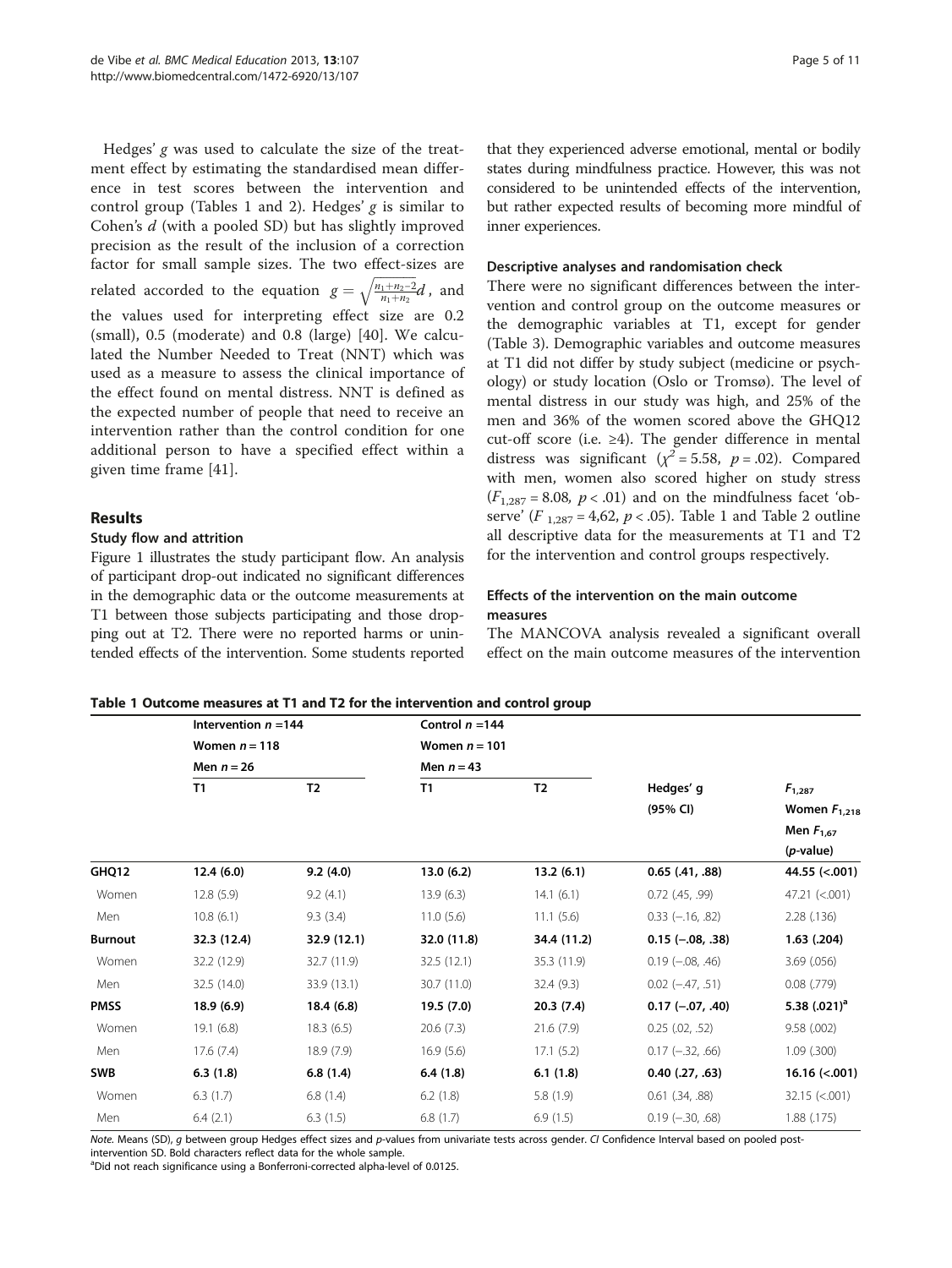|                     | Intervention $n = 144$          |                | Control $n = 144$               |                |                          |                                  |
|---------------------|---------------------------------|----------------|---------------------------------|----------------|--------------------------|----------------------------------|
|                     | Women $n = 118$<br>Men $n = 26$ |                | Women $n = 101$<br>Men $n = 43$ |                |                          |                                  |
|                     |                                 |                |                                 |                |                          |                                  |
|                     | T1                              | T <sub>2</sub> | T1                              | T <sub>2</sub> | Hedges'g<br>(95% CI)     | $F_{1,287}$<br>Women $F_{1,218}$ |
|                     |                                 |                |                                 |                |                          | Men $F_{1.67}$                   |
|                     |                                 |                |                                 |                |                          | $(p$ -value)                     |
| <b>Non Reacting</b> | 20.5(3.8)                       | 21.9(3.6)      | 20.4(3.9)                       | 20.7(4.0)      | $0.33$ $(.10, .56)$      | $10.70$ (<.001)                  |
| Women               | 20.4(3.7)                       | 21.9(3.7)      | 20.2(4.0)                       | 20.7(4.2)      | $0.27$ (.00, .54)        | $6.78$ $(.010)$                  |
| Men                 | 21.2(4.1)                       | 22.2(2.8)      | 20.8 (3.7)                      | 20.8(3.4)      | $0.32$ ( $-17, .81$ )    | $3.22$ (.077)                    |
| Non Judging         | 25.4(5.6)                       | 26.4(5.2)      | 25.9(5.4)                       | 26.4(5.2)      | $0.17$ (-.06, .40)       | 2.98 (.085)                      |
| Women               | 25.3(5.9)                       | 26.9(5.4)      | 25.3(5.6)                       | 25.5(5.5)      | $0.27$ $(.00, .54)$      | 7.31(.007)                       |
| Men                 | 25.9(5.2)                       | 26.5(4.3)      | 27.2(4.7)                       | 28.7(3.9)      | $0.21 (-.28, .70)$       | 3.70 (.059)                      |
| <b>Act Aware</b>    | 23.8(5.2)                       | 24.4 (4.6)     | 24.8 (5.9)                      | 24.6(5.5)      | $0.15$ ( $-.08, .38$ )   | $1.02$ (.314)                    |
| Women               | 24.0 (5.0)                      | 24.5 (4.62)    | 24.4 (5.5)                      | 23.8 (5.6)     | $0.18$ $(-.09, .45)$     | 3.492 (.063)                     |
| Men                 | 23.4(6.0)                       | 24.0(4.8)      | 25.9(6.0)                       | 26.4(4.8)      | $0.02$ ( $-47, .51$ )    | 1.293 (.290)                     |
| <b>Describe</b>     | 28.6(5.6)                       | 29.6(5.3)      | 29.3(5.1)                       | 29.9(5.2)      | $0.06$ (-.17, .29)       | $0.13$ $(.719)$                  |
| Women               | 28.5(5.7)                       | 29.6(5.2)      | 29.2(5.1)                       | 30.2(5.7)      | $0.03$ ( $-24$ , $.30$ ) | .000(.987)                       |
| Men                 | 29.2 (5.4)                      | 29.5 (5.9)     | 29.4 (5.3)                      | 29.4 (3.8)     | $0.07$ ( $-42, .56$ )    | .052(.820)                       |
| Observe             | 26.7(5.0)                       | 27.4(5.1)      | 26.7(5.3)                       | 26.4(5.7)      | $0.17 (-.06, .40)$       | 4.54 $(.034)^a$                  |
| Women               | 27.0(5.2)                       | 27.6(5.2)      | 27.1(5.1)                       | 26.8(5.6)      | $0.14 (-.13, .41)$       | 2.334 (.128)                     |
| Men                 | 25.5(3.9)                       | 26.5(4.2)      | 25.6(5.7)                       | 25.3(5.9)      | $0.25 (-.24, .74)$       | 1.946 (.168)                     |

#### <span id="page-5-0"></span>Table 2 Outcome on 5 mindfulness measures at T1 and T2 for the intervention and control group

Note. Means (SD), g between group Hedges effect sizes and p-values from univariate tests across gender. CI Confidence Interval based on pooled post-

intervention SD. Bold characters reflect data for the whole sample.

<sup>a</sup>Did not reach significance using a Bonferroni-corrected alpha-level of 0.01.

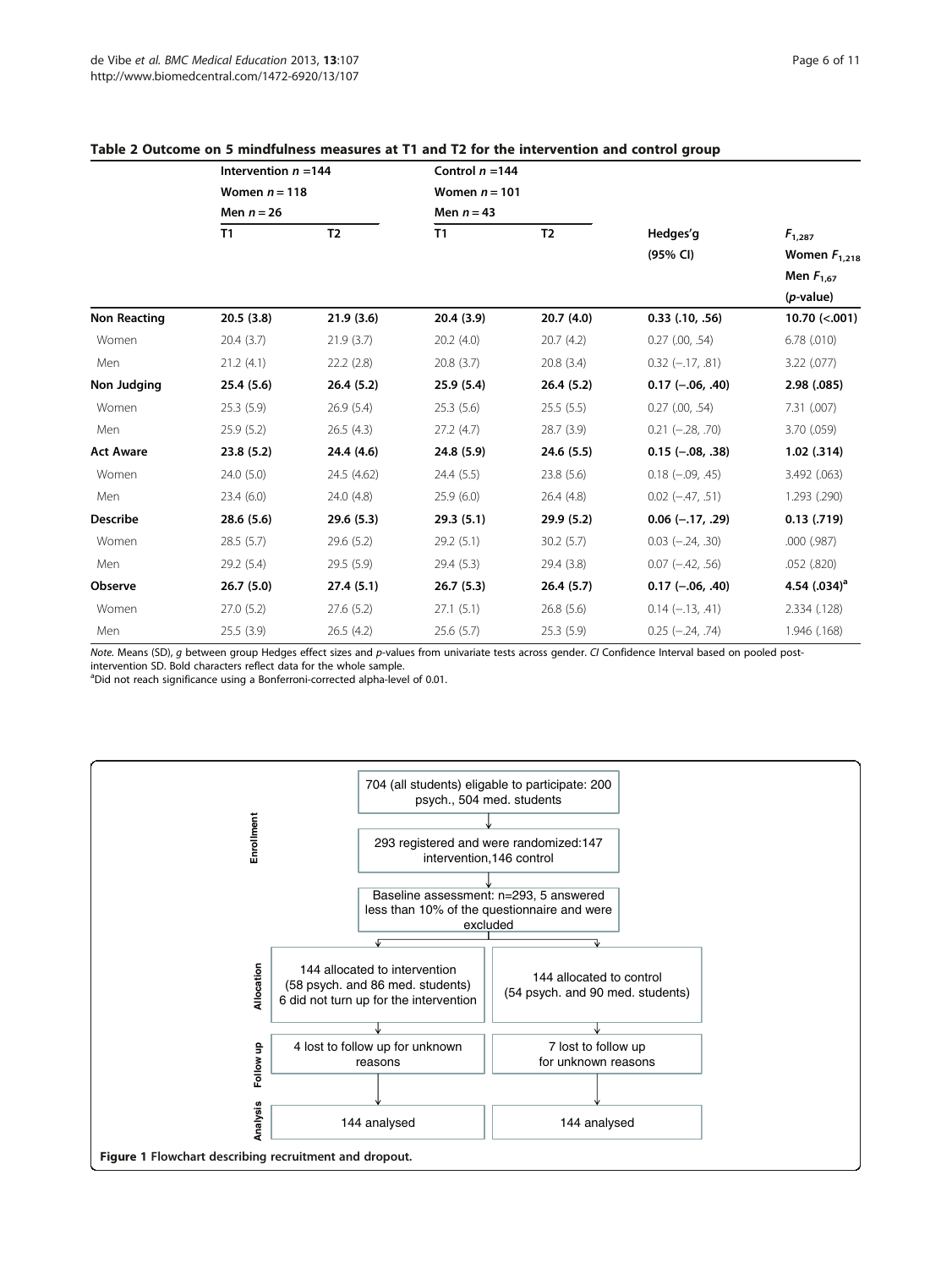<span id="page-6-0"></span>Table 3 Socio-demographic characteristics of the intervention and control group at T1

| Characteristic        | Overall   | Intervention | Control   | <i>p</i> -value |
|-----------------------|-----------|--------------|-----------|-----------------|
|                       | $N = 288$ | $n = 144$    | $n = 144$ |                 |
| Mean age (SD)         | 23.8(5.2) | 23.6 (4.7)   | 24 (5.7)  | .58             |
| Women, N (%)          | 219 (76)  | 118 (82)     | 101(70)   | .03             |
| University, N (%)     |           |              |           | .63             |
| Oslo                  | 179 (62)  | 87 (60)      | 92 (64)   |                 |
| Tromsø                | 109 (38)  | 57 (40)      | 52 (36)   |                 |
| Study, N (%)          |           |              |           | .72             |
| Medicine              | 176 (61)  | 86 (60)      | 90(62)    |                 |
| Psychology            | 112 (39)  | 58 (40)      | 54 (38)   |                 |
| Civil status, N (%)   |           |              |           | .16             |
| Married/cohabiting    | 86 (30)   | 37(26)       | 49 (34)   |                 |
| Single                | 202 (70)  | 107(74)      | 95(66)    |                 |
| No of children, N (%) |           |              |           | .34             |
| 0 children            | 269 (93)  | 137 (95)     | 132(92)   |                 |
| 1-5 children          | 19(7)     | 7(5)         | 12(8)     |                 |

compared with the control group  $(F_{1, 287} = 12.06, p < .001)$ . Follow-up univariate ANCOVA analysis showed a significant effect of the intervention on mental distress and wellbeing. The intervention did not significantly reduce student stress or student burnout (Table [1\)](#page-4-0). The number of students scoring below a cut-off score of ≥4 on GHQ12 at T2 was 128 in the intervention and 84 in the control group. We calculated an absolute risk difference of 0.31 and a NNT =  $1/0.31 = 4$ .

When gender was included as a factor in the MANCOVA analyses of the main outcomes, the effect of the intervention remained significant  $(F_1, 287 = 6.64,$  $p < .001$ ) and, in addition, the interaction effect of group × gender was significant  $(F_{1,287} = 5.34, p < .001)$ . Follow-up ANCOVA analyses indicated that the intervention had a significant effect for women on mental distress, subjective well-being and student stress, but not for men (Table [1\)](#page-4-0). The direction of the effects is illustrated in Figure [2](#page-7-0). Women also showed a reduction in burnout in the expected direction  $(F_{1,287} = 3.69, p = .056)$ .

#### Effect of the intervention on the mindfulness facets

A MANCOVA analysis with the five mindfulness facets at T2 as dependent variables and their corresponding T1 measurements as covariates showed an overall significant effect in favour of the intervention group ( $F_{1,287}$  = 3.10,  $p < .01$ ). Using a Bonferroni-corrected alpha-level of .01, follow-up analyses showed that the effect was only significant on the non-reactive mindfulness facet scores (Table [2\)](#page-5-0). Adding gender as a between-group factor did not reveal any interaction between group and gender, but separate analyses for gender indicated that

## Effects of study, university location, course instructor, mindfulness practice and attendance on the outcome measures

Multilevel mixed linear regression analyses indicated that the intervention effects on mental distress and wellbeing did not vary by university location, course instructors, student class or the type of study.

Men and women attended the intervention group and practised mindfulness to the same degree (ANOVA,  $F_{1,143} = 1.26$ ,  $p = .26$  for attendance and,  $F_{1,143} = 0.74$ ,  $p = .39$  for practice). The average attendance rate was 5.3 (SD 1.9) out of seven sessions. The students in the intervention group reported undertaking formal practice 1.5 times a week on average, with an average duration of 13 minutes per session. The degree of attendance and sum of the duration of the home practice of mindfulness were significant moderators of the treatment effect in terms of mental distress at T2 when controlling for mental distress at T1 and gender. More exercise ( $\beta$  = .24,  $p < .05$ ) and more attendance ( $\beta = .25$ ,  $p < .01$ ) were associated with increased intervention effect. The degree of exercise also predicted levels of the non-reactive mindfulness facet ( $\beta$  = .33,  $p < .001$ ). The other outcome measures were not significantly moderated by attendance and mindfulness practice.

#### Discussion and conclusions

As hypothesised, the seven-week course in mindfulness training reduced mental distress and improved student well-being independent of the student classes (medicine or psychology), university locations (Oslo and Tromsø), and course instructors. The intervention had no statistically significant effect on student burnout. Only female students showed a significant intervention effect on mental distress, study stress and well-being. A higher level of class attendance and mindfulness practice at home increased the effect of the intervention, particularly for mental distress. The intervention increased the ability of female students to be mindful with acceptance and not to react automatically to internal and external stimuli.

Our findings concur with other studies of students which have reported similar increases in positive states of mind as a result of MBSR interventions [\[16,19](#page-9-0)]. Reductions in mental distress and improved well-being in medical students have been observed previously in randomised mindfulness intervention studies [\[15,17](#page-9-0)]. However, the current study is the first randomised controlled trial to show that a mindfulness intervention can reduce mental distress and study stress and increase subjective well-being in medical and psychology stu-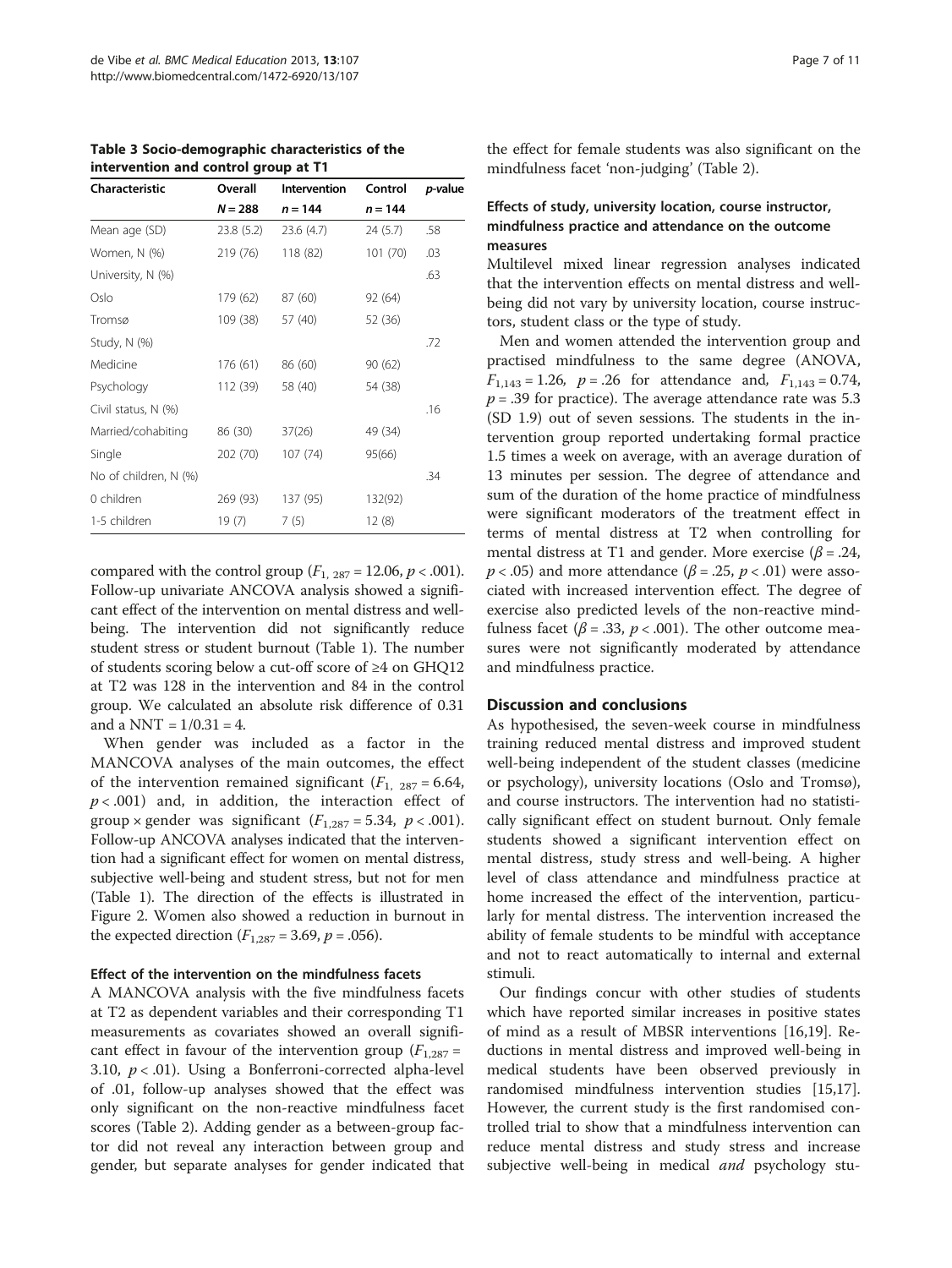<span id="page-7-0"></span>

dents. It is also the first study to demonstrate that an MBSR intervention for students may work within a non-USA cultural setting. Further, our study is the first randomised controlled study to report on differential gender effects of participating in an MBSR intervention.

The effect of the course on mental distress was moderate and is in keeping with findings from other controlled MBSR student intervention studies. Jain et al. (2007), for example, noted large effect sizes on mental distress, rumination and positive states of mind following a fourweek MBSR course for medical and nursing students [[17](#page-9-0)], while Shapiro et al. (1998) noted moderate effect sizes on mental distress, anxiety and depression following a sevenweek MBSR course for medical students [\[15\]](#page-9-0). Our study reported a NNT value of 4 which is a measure of the practical relevance of our intervention on mental distress. This NNT indicates that in order to move one student from above to below the cut-off score for mental distress, four students would need to receive the intervention.

To our knowledge, only two controlled studies have previously investigated the impact of gender on the effect of the MBSR programme [[24](#page-9-0)[,42](#page-10-0)]. Both included adult populations and reported equal gender effects. In a review of gender differences in the effect of MBSR treatments for substance abuse disorders, two papers based on one controlled trial found no gender-specific effects, and two quasi-experimental studies indicated a larger benefit among women [[43\]](#page-10-0). Our study showed a gender difference in the effect of the MBSR intervention in favour of women. Although men did experience a small effect on mental distress in our study, this effect was not statistically significant, possibly due to the fact that there were significantly fewer men in the intervention group than the control group.

At T1, women reported higher study stress and mental distress, a finding which has been previously reported [[22,23](#page-9-0)]. Such gender differences in reporting distress may be related to biological processes related to how stress and emotions are experienced [\[44\]](#page-10-0) as well as gender-specific socialisation processes associated with how stress and emotions are *expressed* [\[45,46](#page-10-0)]. The seven weeks of mindfulness practice may have helped male students to become more *aware* of their distress, but may have assisted female students with *handling* their distress better. These findings suggest that men may need more extensive – or different forms – of mindfulness training in order to obtain satisfactory benefits. However, our finding could also be specific to students and due perhaps to differences in maturity specific to this age range. Future qualitative interviews with the male students who participated in the study may shed further light on this issue.

Interestingly, women at T1 scored higher on the 'observe' facet of mindfulness. For students who do not practise mindfulness, the ability to observe is inversely correlated with mental health measures [[37\]](#page-9-0). By learning mindfulness, student mental health can be enhanced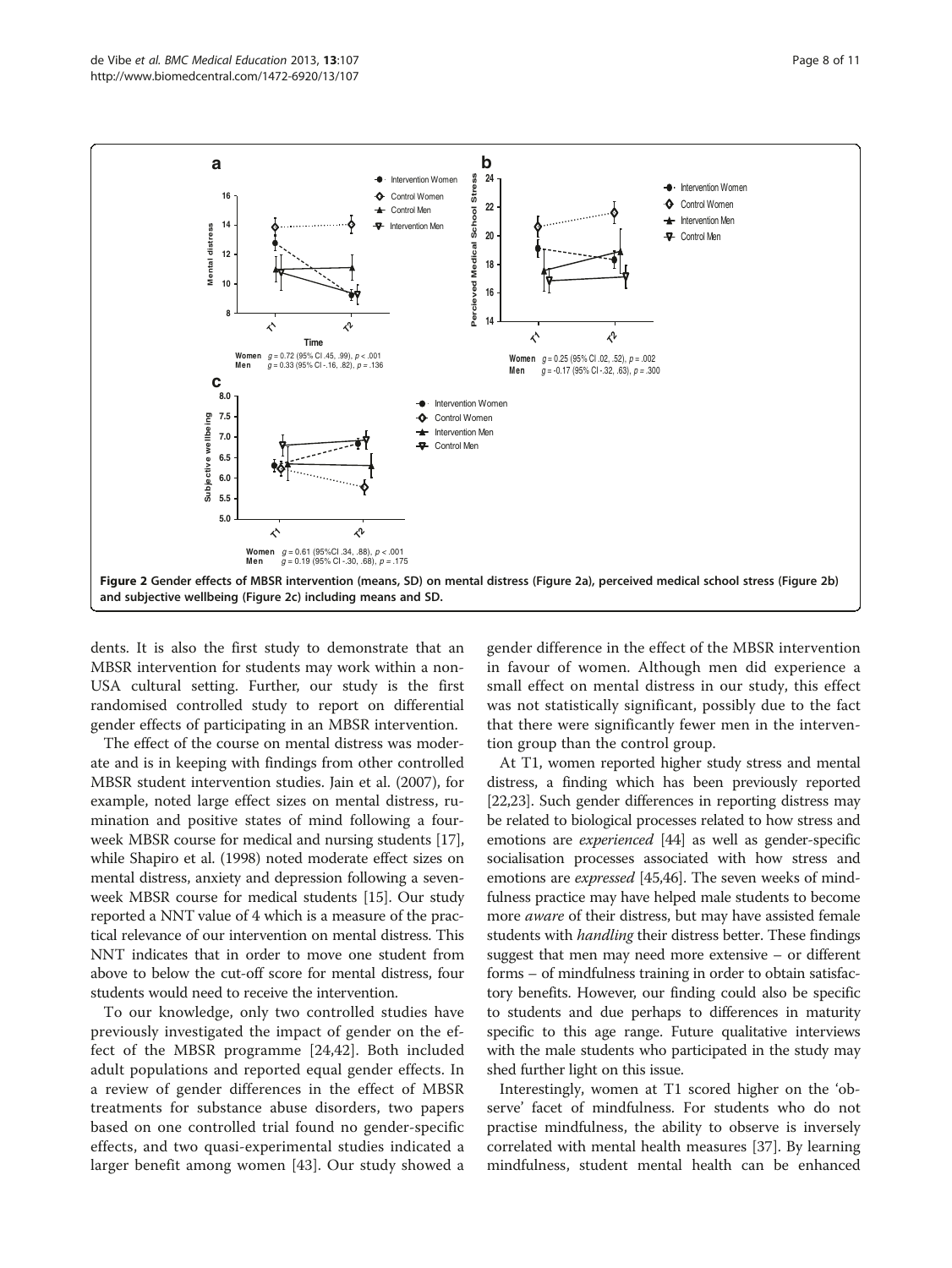through an improved ability to observe with an acceptance that is non-judging and non-reacting [[47\]](#page-10-0). Our findings are similar to these earlier results given that the female students reported both enhanced mental health and scored significantly higher on the 'non-reacting' and 'non-judging' facets of mindfulness after the intervention. These findings are further supported by research showing the importance of these two facets of mindfulness on the effect of the intervention [\[48](#page-10-0)].

Course attendance and the home practice of mindfulness moderated the intervention effects on mental distress but did not affect subjective well-being. Several studies however have reported inconsistent results regarding the relationship between student compliance (attendance and practice) and outcome [[14](#page-9-0),[49](#page-10-0)] ranging from no correlation [[17](#page-9-0)] to a positive correlation [[15\]](#page-9-0).

Recently, several mediation analysis studies have supported a causal relationship between increased mindfulness and positive health outcomes [[24,38,](#page-9-0)[50](#page-10-0)] and this finding will be tested in a two-year follow-up of our study. However, we have found only small effect sizes for mindfulness, and the level of mindfulness measured at T2 is considerably lower than those reported in studies of experienced meditators [\[48\]](#page-10-0). This may be due to the low levels of formal home practice reported by the students. Whether additional practice could result in increased levels of mindfulness will be evaluated in our follow-up studies. We still do not fully know how mindfulness practice works or the specific individual characteristics that help to promote the effects of MBSR. Different people may, for instance, need different amounts and types of practice. That only practice rather than attendance per se was a predictor of variation in the 'non-reacting' facet of mindfulness may indicate that the degree to which one practises mindfulness is a plausible key to understanding the effects of the intervention. The reason why attendance and practice did not predict changes in well-being is difficult to explain and future studies are needed to explore this issue in greater depth.

The research strength of this study was enhanced in a number of ways, including the use of a computerrandomised controlled design, concealment of allocation, an electronic assessment of the outcomes which remained free of the influence of the study evaluators, and the low level of sample attrition. Also, the fact that the effects were found irrespective of the student classes, study sites, and course instructors makes it possible to assume that the effects were due to the mindfulness intervention itself. A broader intervention strategy may have enabled more students to participate.

The limitations of the study include a possible selection bias during recruitment which may have affected the results. As only 40% of the eligible students volunteered to participate, those students who were recruited might have been more motivated to take part and possibly more addition, because the active ingredients of the intervention are "transportable" and participants from the intervention group and the control group interacted during and after the intervention period, contamination may have occurred, which may have influenced the magnitude of the effect sizes. Moreover, because the study randomisation was not stratified for gender, only 26 men received the intervention. Necessarily, this resulted in insufficient statistical strength and inconclusive interpretations regarding the impacts of the intervention on male students. The study did also not include a comparable control intervention in which the same amount of attention from instructors and regular participation was provided within a supportive group of fellow students. Thus we are unable to specify which particular elements of the intervention may have been more strongly associated with the resultant outcomes. Participants were also not asked to keep daily logs of their mindfulness exercises, and it's possible that such records may have helped to shed light upon the impact of the exercise on outcomes. The suboptimal property of the nonreactivity facet of mindfulness has also limited our conclusions related to the mindfulness effect of the intervention. Finally, adherence to the MBSR manual was not systematically evaluated in terms of, for example, the use of video or audio recordings during the intervention sessions.

In conclusion, the present study shows that teaching medical and psychology students to relate mindfully to current internal and external stimuli can decrease mental distress and increase well-being. There is a need for more research on mindfulness-based interventions that includes gender as a variable. The degree to which this MBSR intervention will influence mental distress and subjective well-being in the students' later years of studies and in their professional career is a research question that will be addressed in our follow-up studies.

#### Competing interest

The authors declare that they have no competing interests.

#### Authors' contributions

MdV, AB and RT defined the research theme and designed the study. IS, JR and TS helped in the design of the study. MdV and IS were responsible for recruitment, intervention delivery and the acquisition of data, and they analysed and interpreted the data and drafted the manuscript. AB, RT, JR and TS helped to interpret the data and revise the manuscript critically for important content. OF helped with the statistical analyses and the interpretation of the data and revised the manuscript critically. All authors read and approved the final manuscript.

#### Acknowledgements

We would like to thank Oluf Jensen at the Norwegian Knowledge Centre for the Health Services for putting the questionnaire online and for securing the randomisation and allocation process. We also wish to thank the Norwegian Medical Association, Helse Nord, and the Norwegian Knowledge Centre for the Health Services for funding this study.

#### Author details

<sup>1</sup>Norwegian Knowledge Centre for the Health Services, P.O. Box 90153 N-0130 Oslo, Norway. <sup>2</sup>Department of Psychology, Faculty of Health Sciences,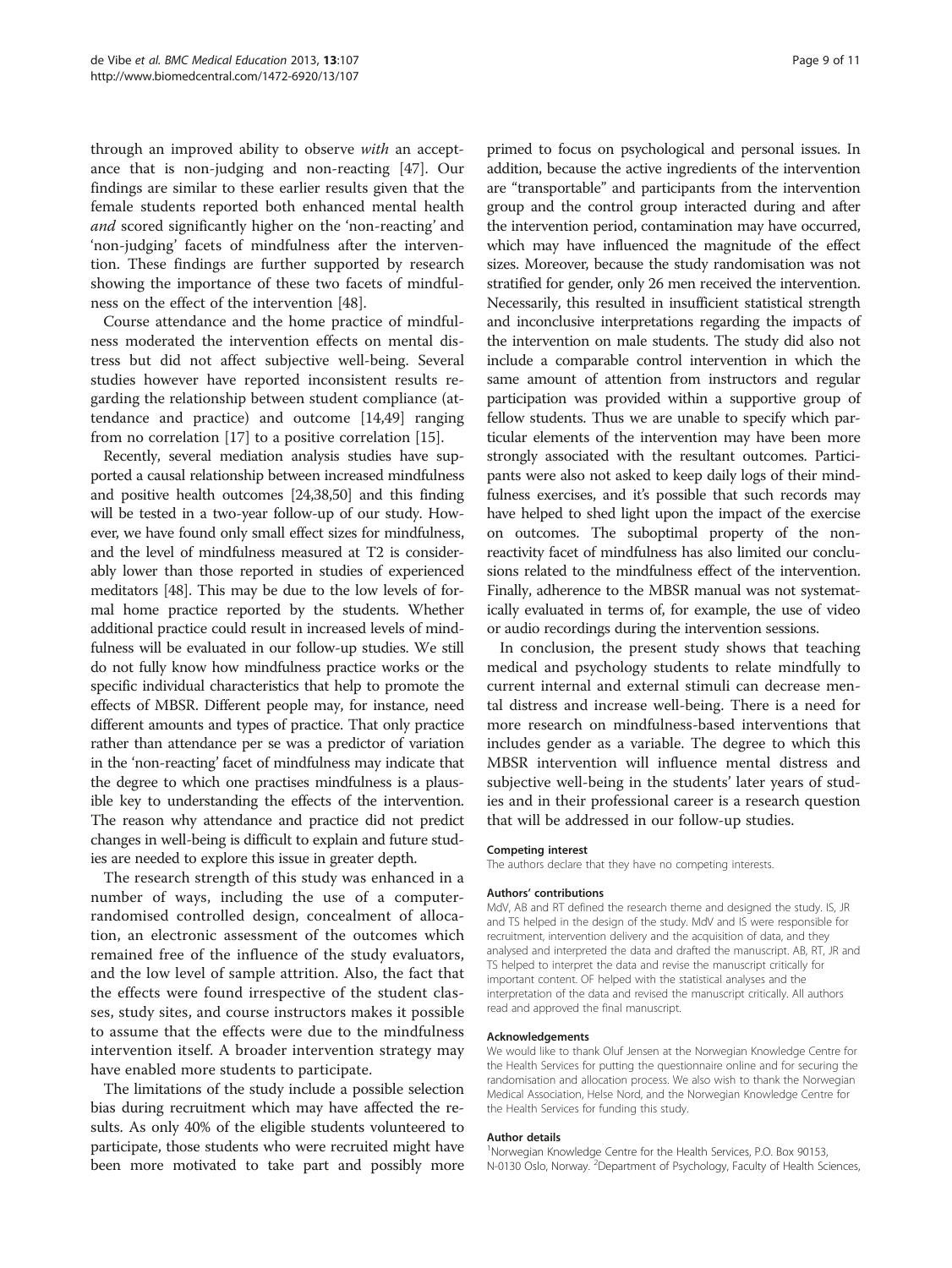<span id="page-9-0"></span>University of Tromsø, N-9037 Tromsø, Norway. <sup>3</sup>Department of Behavioural Sciences in Medicine, Institute of Basic Medical Sciences, Faculty of Medicine, University of Oslo, P.O. Box 1111, N-0317 Oslo, Norway. <sup>4</sup>Psychiatric Research Center of Northern Norway, University Hospital of Northern Norway, N-9291 Tromsø, Norway. <sup>5</sup>Department of Clinical Medicine, Faculty of Health Sciences, University of Tromsø, N-9037 Tromsø, Norway. <sup>6</sup>Department of General Psychiatry, University Hospital of Northern Norway, N-9291 Tromsø, Norway. <sup>7</sup>Center for Child and Adolescent Mental Health, Eastern and Southern Norway, P.O. Box 4623, N-0405 Oslo, Norway.

#### Received: 23 October 2012 Accepted: 31 July 2013 Published: 13 August 2013

#### References

- 1. Fahrenkopf AM, Sectish TC, Barger LK, Sharek PJ, Lewin D, Chiang VW, Edwards S, Wiedermann BL, Landrigan CP: Rates of medication errors among depressed and burnt out residents: prospective cohort study. Brit Med J 2008, 336(7642):488–491.
- 2. Shanafelt TD, Balch CM, Bechamps G, Russell T, Dyrbye L, Satele D, Collicott P, Novotny PJ, Sloan J, Freischlag J: Burnout and medical errors among American surgeons. Annals of surgery 2010, 251(6):995–1000.
- Tyssen R, Vaglum P, Gronvold NT, Ekeberg O: Factors in medical school that predict postgraduate mental health problems in need of treatment. A nationwide and longitudinal study. Medical education 2001, 35(2):110–120.
- 4. Radeke JT, Mahoney MJ: Comparing the personal lives of psychotherapists and research psychologists. Prof Psychol-Res Pr 2000, 31(1):82–84.
- Tyssen R, Hem E, Gude T, Gronvold NT, Ekeberg O, Vaglum P: Lower life satisfaction in physicians compared with a general population sample A 10-year longitudinal, nationwide study of course and predictors. Social psychiatry and psychiatric epidemiology 2009, 44(1):47–54.
- 6. Dyrbye LN, Thomas MR, Huntington JL, Lawson KL, Novotny PJ, Sloan JA, Shanafelt TD: Personal life events and medical student burnout: a multicenter study. Academic medicine: journal of the Association of American Medical Colleges 2006, 81(4):374–384.
- Peluso DL, Carleton RN, Asmundson GJG: Depression symptoms in Canadian psychology graduate students: do research productivity, funding, and the academic advisory relationship play a role? Can J Behav Sci 2011, 43(2):119–127.
- 8. Kjeldstadli K, Tyssen R, Finset A, Hem E, Gude T, Gronvold N, Ekeberg O, Vaglum P: Life satisfaction and resilience in medical school - a six-year longitudinal, nationwide and comparative study. BMC Med Educ 2006, 6(1):48.
- Dyrbye LN, Thomas MR, Shanafelt TD: Systematic review of depression, anxiety, and other indicators of psychological distress among U.S. and Canadian medical students. Academic medicine: journal of the Association of American Medical Colleges 2006, 81(4):354–373.
- 10. Nelson NG, Dell'Oliver C, Koch C, Buckler R: Stress, coping, and succsess among graduate students in clinical psychology. Psychol Rep 2001, 88(3):759–767.
- 11. Park J, Chung S, An H, Park S, Lee C, Kim SY, Lee JD, Kim KS: A structural model of stress, motivation, and academic performance in medical students. Psychiat Invest 2012, 9(2):143–149.
- 12. Shapiro SL, Shapiro DE, Schwartz GER: Stress management in medical education: a review of the literature. Acad Med 2000, 75(7):748-759.
- 13. Dunn LB, Iglewicz A, Moutier C: A conceptual model of medical student well-being: promoting resilience and preventing burnout. Academic psychiatry: the journal of the American Association of Directors of Psychiatric Residency Training and the Association for Academic Psychiatry 2008, 32(1):44–53.
- 14. De Vibe M, Bjørndal A, Tipton E, Hammerstrøm K, Kowalski K: Mindfulness based stress reduction (MBSR) for improving health, quality of life, and social functioning in adults. Campbell Systematic Reviews 2012, 3.
- 15. Shapiro SL, Schwartz GE, Bonner G: Effects of mindfulness-based stress reduction on medical and premedical students. J Behav Med 1998, 21(6):581–599.
- 16. Rosenzweig S, Reibel DK, Greeson JM, Brainard GC, Hojat M: Mindfulnessbased stress reduction lowers psychological distress in medical students. Teach Learn Med 2003, 15(2):88–92.
- 17. Jain S, Shapiro SL, Swanick S, Roesch SC, Mills PJ, Bell I, Schwartz GER: A randomized controlled trial of mindfulness meditation versus relaxation training: Effects on distress, positive states of mind, rumination, and distraction. Ann Behav Med 2007, 33(1):11–21.
- 18. Warnecke E, Quinn S, Qaden K, Towle N, Nelson MR: A randomised controlled trial of the effects of mindfulness practice on medical student stress levels. Medical education 2011, 45(4):381–388.
- 19. Shapiro SL, Brown KW, Biegel GM: Teaching self-care to caregivers: effects of mindfulness-based stress reduction on the mental health of therapists in training. Training and Education in Professional Psychology 2007, 1(2):105–115.
- 20. Moore P: Introducing mindfulness to clinical psychologists in training: an experiential course of brief exercises. J Clin Psychol Med S 2008, 15(4):331–337.
- 21. Nes RB, Roysamb E, Tambs K, Harris JR, Reichborn-Kjennerud T: Subjective well-being: genetic and environmental contributions to stability and change. Psychol Med 2006, 36(7):1033–1042.
- 22. Dahlin M, Joneborg N, Runeson B: Stress and depression among medical students: a cross-sectional study. Medical education 2005, 39(6):594–604.
- 23. Nerdrum P, Rustøen T, Rønnestad MH: Student psychological distress: a psychometric study of 1750 Norwegian 1st‐year undergraduate students. Scand J Educ Res 2006, 50(1):95–109.
- 24. Nyklicek I, Kuijpers KF: Effects of mindfulness-based stress reduction intervention on psychological well-being and quality of life: is increased mindfulness indeed the mechanism? Ann Behav Med 2008, 35(3):331–340.
- 25. Tyssen R, Dolatowski FC, Rovik JO, Thorkildsen RF, Ekeberg O, Hem E, Gude T, Gronvold NT, Vaglum P: Personality traits and types predict medical school stress: a six-year longitudinal and nationwide study. Medical education 2007, 41(8):781–787.
- 26. Midtgaard M, Ekeberg O, Vaglum P, Tyssen R: Mental health treatment needs for medical students: a national longitudinal study. European psychiatry: the journal of the Association of European Psychiatrists 2008, 23(7):505–511.
- 27. De Vibe M: Mindfulness training for stress management: a two-centre randomised controlled study of medical and psychology students with long-term follow up. 2009. ClinicalTrials.gov [Internet] 2009-. Available from [http://clinicaltrials.gov/ct2/show/NCT00892138.](http://clinicaltrials.gov/ct2/show/NCT00892138) Identifier NCT00892138.
- 28. Kabat-Zinn J: Full Chatastrophe Living: Using the wisdom of your body and mind to face stress, pain and illness. New York: Bantam Dell; 2005.
- 29. Goldberg D, Williams P: A User's Guide to the General Health Questionnaire. Windsor, UK: NFER; 1988.
- 30. Schaufeli WB, Martinez IM, Pinto AM, Salanova M, Bakker AB: Burnout and engagement in university students - a cross-national study. J Cross Cult Psychol 2002, 33(5):464–481.
- 31. Galán F, Sanmartín A, Polo J, Giner L: Burnout risk in medical students in Spain using the Maslach Burnout Inventory-Student Survey. International archives of occupational and environmental health 2011, 84(4):453–459.
- Vitaliano PP, Russo J, Carr JE, Heerwagen JH: Medical-School Pressures and Their Relationship to Anxiety. J Nerv Ment Dis 1984, 172(12):730–736.
- 33. Bramness JG, Fixdal TC, Vaglum P: Effect of medical school stress on the mental health of medical students in the early and late clinical curriculum. Acta Psychiat Scand 1991, 84:340–345.
- 34. Chew-Graham CA, Rogers A, Yassin N: 'I wouldn't want it on my CV or their records': medical students' experiences of help-seeking for mental health problems. Medical education 2003, 37(10):873–880.
- 35. Moum T, Naess S, Sorensen T, Tambs K, Holmen J: Hypertension labeling, life events and psychological well-being. Psychol Med 1990, 20(3):635–646.
- 36. Røysamb E, Harris JR, Magnus P, Vittersø J, Tambs K: Subjective well-being: sex-specific effects of genetic and environmental factors. Pers Indiv Differ 2002, 32(2):211–223.
- 37. Baer RA, Smith GT, Hopkins J, Krietemeyer J, Toney L: Using self-report assessment methods to explore facets of mindfulness. Assessment 2006, 13(1):27–45.
- 38. Vollestad J, Sivertsen B, Nielsen GF: Mindfulness-based stress reduction for patients with anxiety disorders: evaluation in a randomized controlled trial. Behav Res Ther 2011, 49(4):281–288.
- 39. Lane P: Handling drop-out in longitudinal clinical trials: a comparison of the LOCF and MMRM approaches. Pharm Stat 2008, 7(2):93–106.